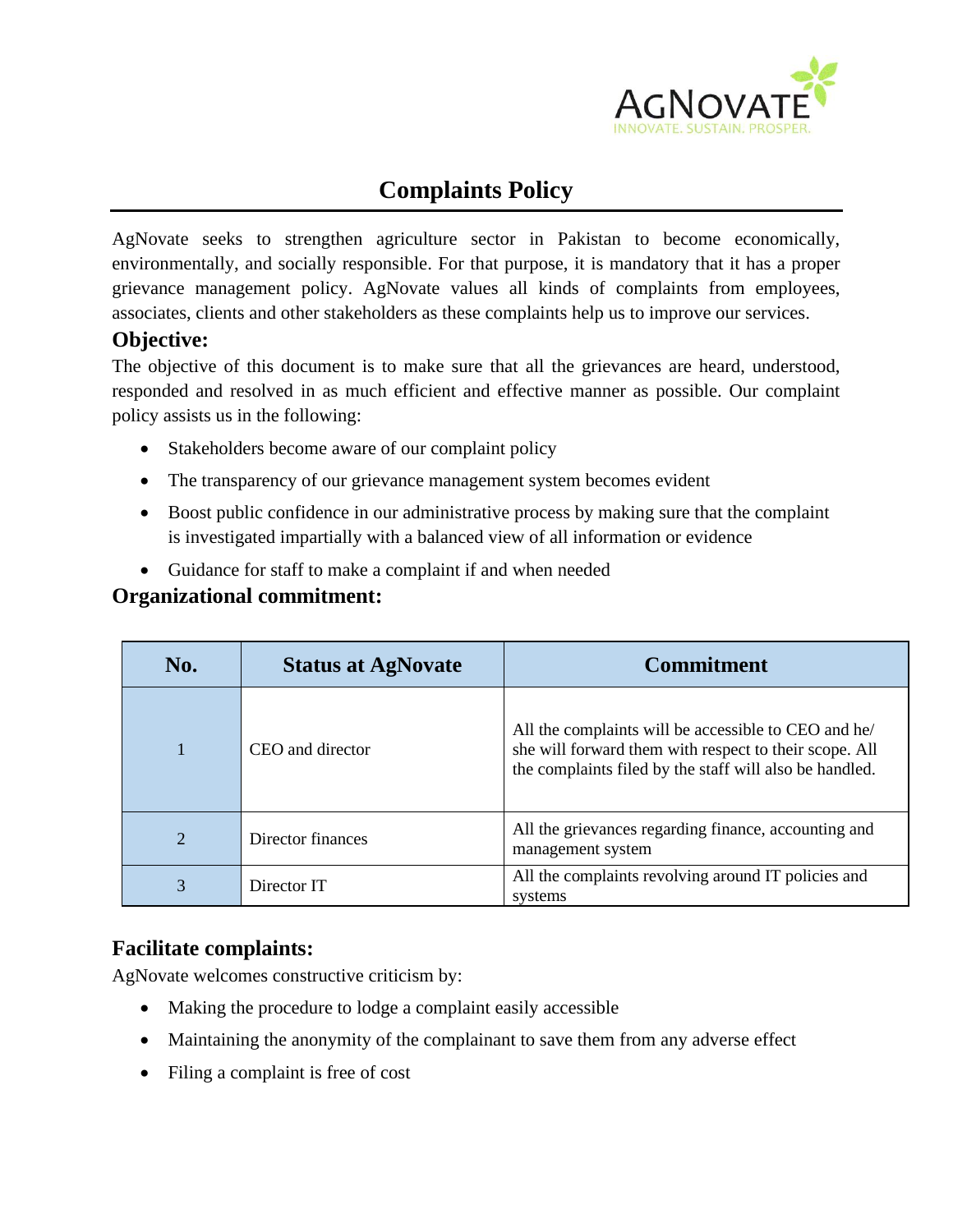

# **How to submit your complaint:**

If you have dissatisfaction regarding our services or management, you can lodge a complaint by emailing us [\(info@agnovate.com\)](mailto:info@agnovate.com)

#### **Essentials for complaint**

We may need to contact you to clarify details or request additional information where necessary. To help us investigate your complaint quickly and efficiently we will ask you for the following information:

- Your name and contact details
- The name of the person you have been dealing with
- The nature of the complaint
- Details of any steps you have already taken to resolve the compliant
- Copies of any documentation which supports your complaint

## **Recording complaints**

While recording the complaints the name and contact information of the complainant is noted only to ensure the efficiency and effectiveness of the management system. Their personal details will be protected from disclosure unless there is consent to its disclosure. This record will help the company management to analyze the trends of complaints which will help in mitigation as a part of continuous improvement.

#### **Feedback to complainant**

The company is obligated to resolve the issue as soon as possible. The operation can be delayed due to incomplete set of information. Although the complainant is always kept in loop about the proceedings if the process is taking too much time. Once we have finalized your complaint, we will advise you of our findings and any action we have taken. You have the right to make enquiries about the status of your complaint at any time by contacting us.

#### **Monitoring of the complaint management system**

We will continually monitor our complaint management system to:

- Ensure its effectiveness
- Identify and correct deficiencies in the operation of the system.
- Monitoring may include the use of audits and complaint satisfaction surveys

#### **Continuous improvement**

We are committed to improve the effectiveness and efficiency of our complaint management system. To this end, we will:

- Support the making and appropriate resolution of complaints
- Implement best practices in complaint handling